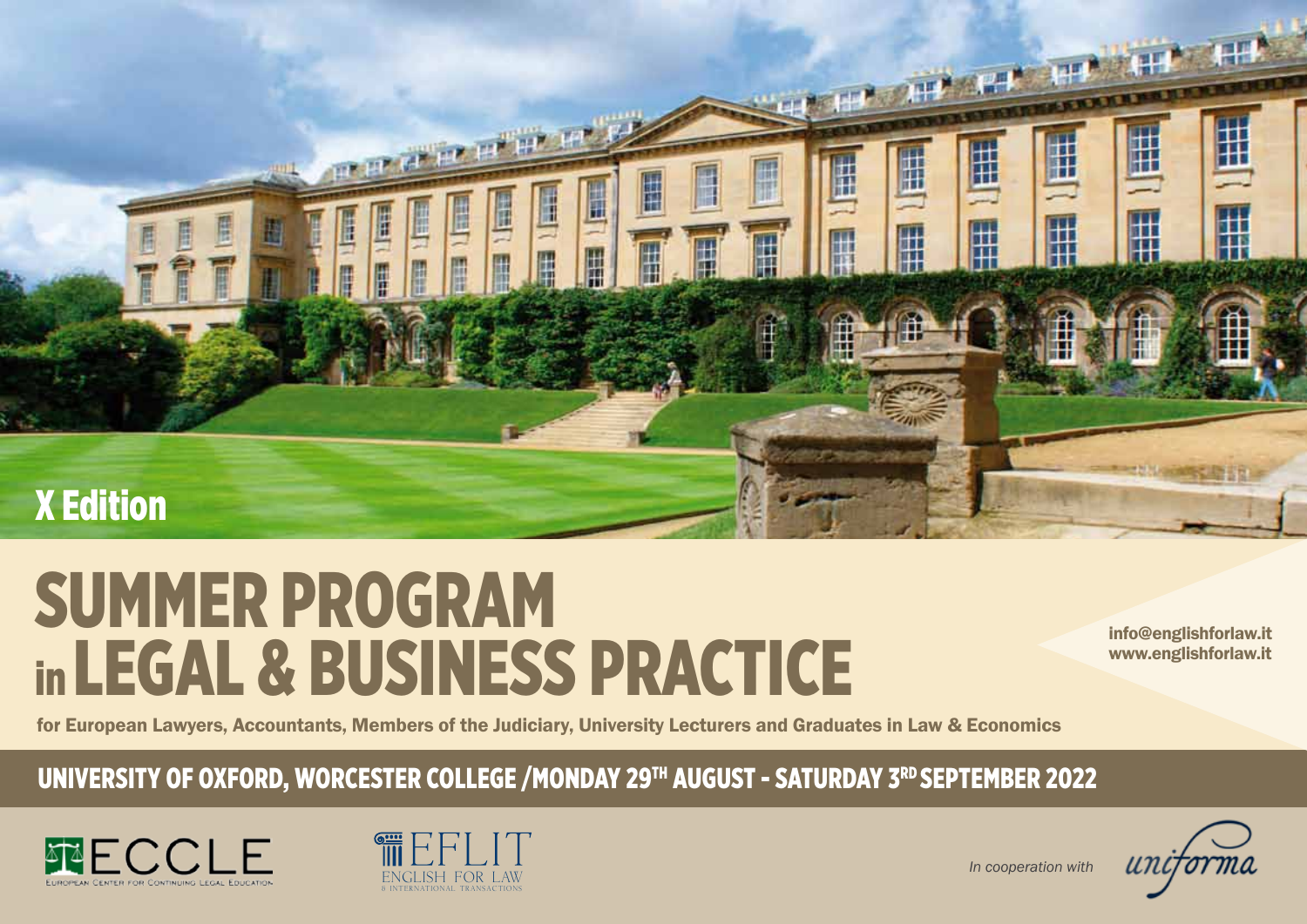## **This Program is Ideal for**

- practising lawyers and in-house lawyers;
- accountants and tax advisors:
- notaries:
- academic lawyers with an interest in comparative law;
- judges and prosecutors;
- • trainee lawyers;
- • young graduates in law & economics who intend to work in an international context.

# **SUBJECTS COVERED IN THE PROGRAM**

- • Legal English
- Business English
- Professional Correspondence
- Comparative Legal Systems
- Employment
- • Contracts & Companies
- Tax & Accounting
- • Real Estate
- Ethics & Professional Conduct





# overview



You are invited to join an intensive 6-day learning experience designed to enhance your English communication skills and give you greater confidence in dealing with foreign companies, colleagues and clients.

Active since 2010, the Oxford summer program is a combination of interactive classes, simulations, group work designed to put theory into practice in a "learn-by-doing" style.

During the week you will:

- expand your legal & business terminology in English;
- expand your knowledge of foreign practice in law & business;
- learn useful skills required to communicate orally and in writing with foreign clients and colleagues;
- • participate in mini-group exercises, simulations and micro-projects;
- network with colleagues, for long-term career & business opportunities;
- enjoy a rich and exciting social program (movie night, dinners, guided tour of the city of Oxford, etc...).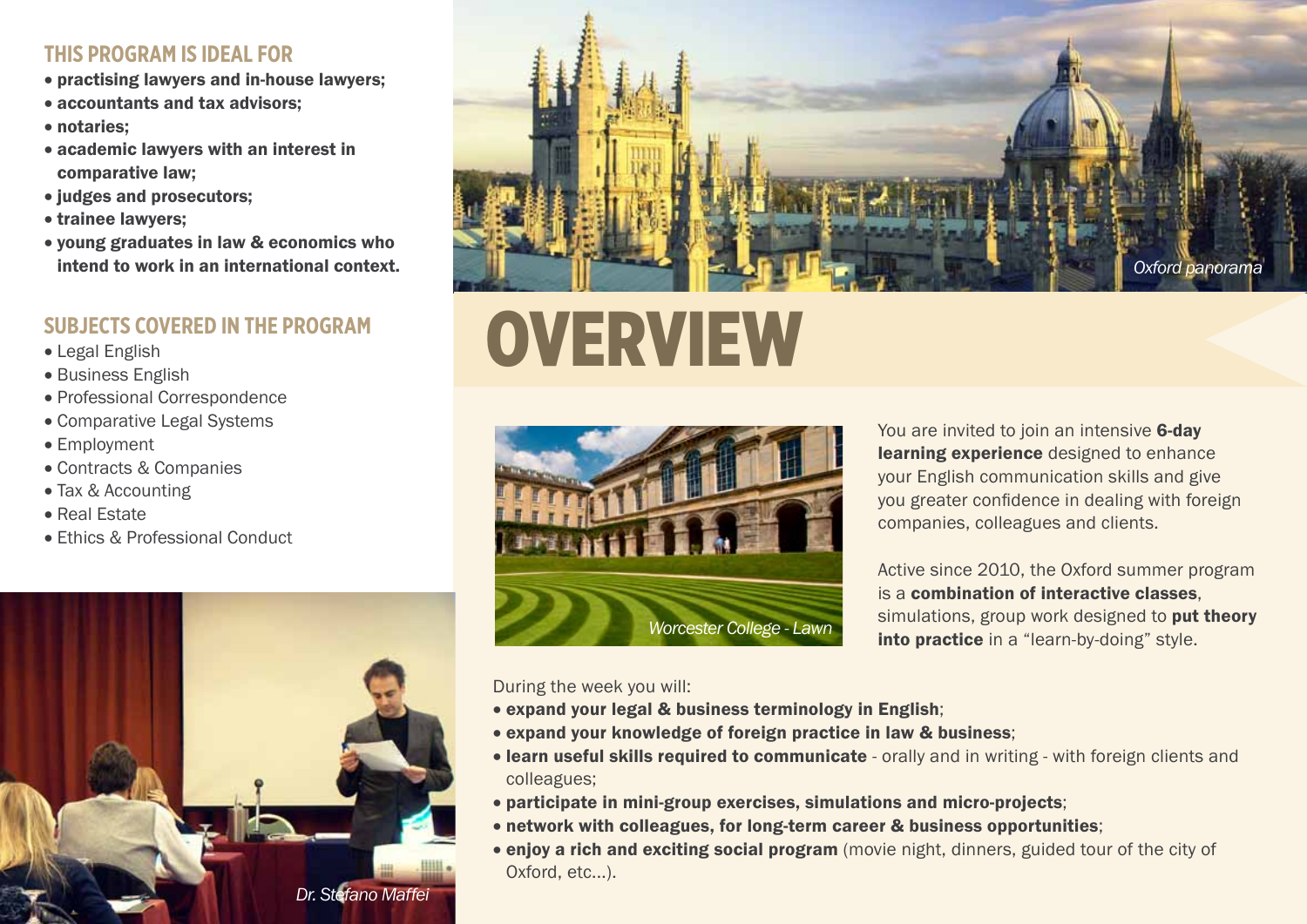### **Instructors**

All activities are held in English by internationally renowned experts:

Ms Prisca Bradley is a highly experienced UK employment lawyer advising on all employmentrelated matters. She acts for both individuals and employers and advises on a wide range of employment matters including discrimination, unfair dismissal and breach of contract.

Dr. Stefano Maffei (Ph.D. Oxford) is an academic lawyer and the founder and director of the EFLIT-English for Law program in Italy.

Prof. Julian Roberts is a Professor of Oxford University and a Fellow of Worcester College.

Ms Claudia Ricci is a British linguist with over fifteen years' experience in teaching legal & business English and communication skills to lawyers, accountants and executives of multinational companies.





# Plan of Activities

#### More than 35 hours of professional training:

# **Morning Sessions**

### Language Practice (9.00-10.30)

Every morning the course begins with a 'warm up' language session and introduction where you are provided with authentic professional documents in order to maximize your understanding of various concepts and facilitate interaction.

#### Comparative Legal Systems (11.00-12.30)

An effective comparison of legal practice in the Continental European system and the U.K., focusing on companies (formation, commercial activities, contracts, employment matters, bankruptcy). Analysis is conducted from the practitioner's point of view (i.e. what needs to be done to effectively respresent and assist companies on legal, tax and accounting matters.

## **Afternoon Sessions**

#### Mini-groups (14.00-17.00)

These engage participants in a number of projects and activities aimed at simulating a typical day at work. The focus is on the daily tasks performed by lawyers, judges and business professionals when dealing with foreign counterparts and clients. The aim is to minimize the risk of misunderstandings and confusion among professionals of different backgrounds and cultures.

Tasks include:

- interviewing foreign clients and extracting useful information;
- reporting domestic law to foreign colleagues;
- reading legal and business newspapers;
- describing your domestic taxation system to a foreign colleague/client;
- extracting information from authentic case-files.
- updating your LinkedIn profile to improve your online identity.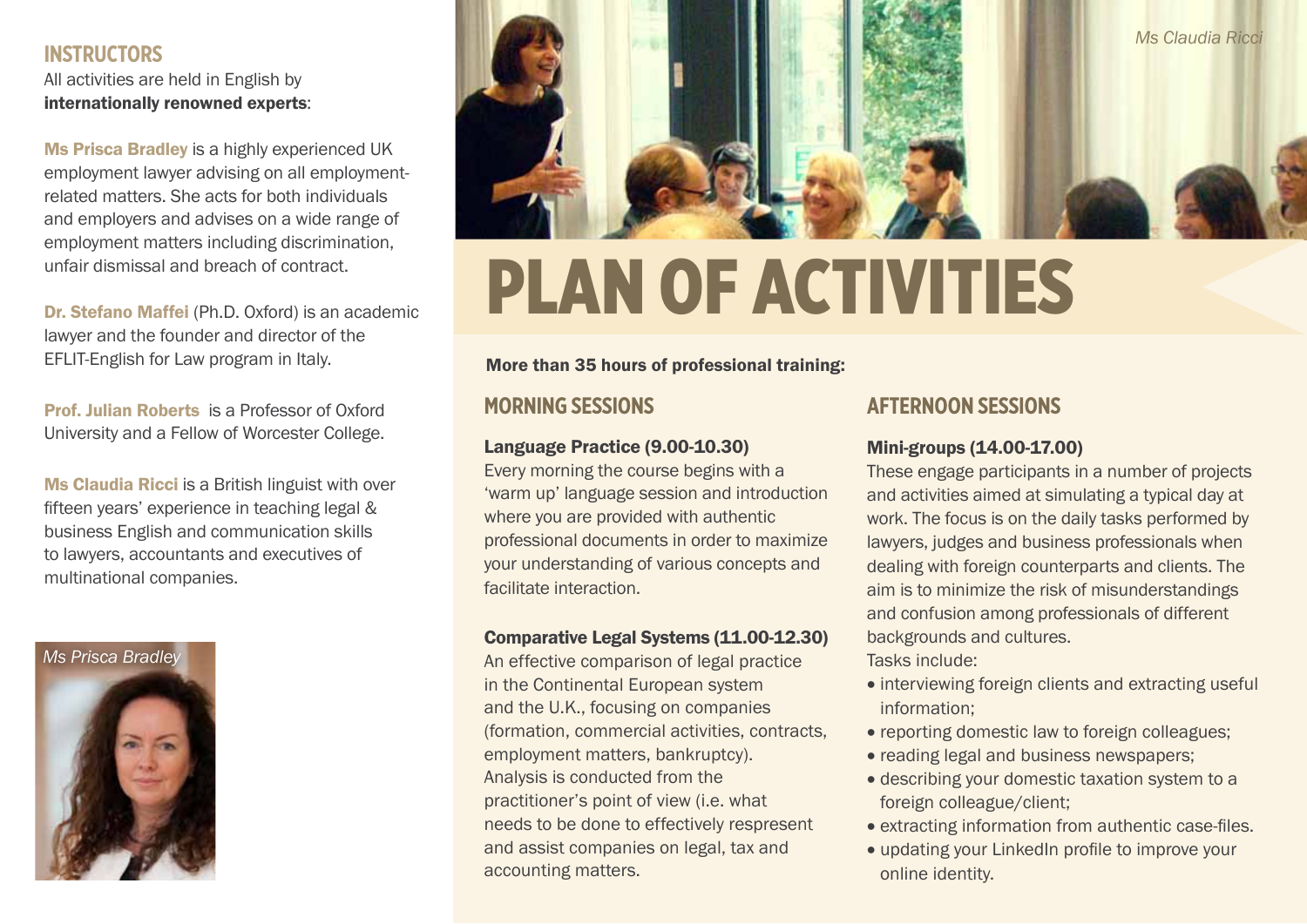

# ACCOMODATION



The summer program will take place at Worcester College, one of the most beautiful and prestigious colleges in the University of Oxford. Founded in 1714, it is a happy blend of ancient and modern architecture. Its 26 acres of beautiful gardens and grounds provide a secluded environment, with lakeside walks and a large sports ground.

Yet Worcester is very close to the train and coach stations, and only a few minutes' walk away from the city centre.

You will be accommodated in a single room with en-suite bathroom. However, if you plan to come with family members or partners, **apartments are available** in the college for a small surcharge.

**Breakfasts, lunches** and **dinners** are served in the College Hall to facilitate and maximise the learning experience. Some evenings have been kept "open" for participants to sample the local cuisine, pubs and the Oxford nightlife.

### **Free Time**

Oxford is truly wonderful in the summer. The program offers a variety of social activities for your enjoyment and gives you the opportunity to socialize, network and enjoy College and University life:

- • Walking guided tour of the city and the University;
- • "Legal Movie" night;
- • Formal dinners in College Hall;
- Pub crawl;
- • Excursion to Blenheim Palace.